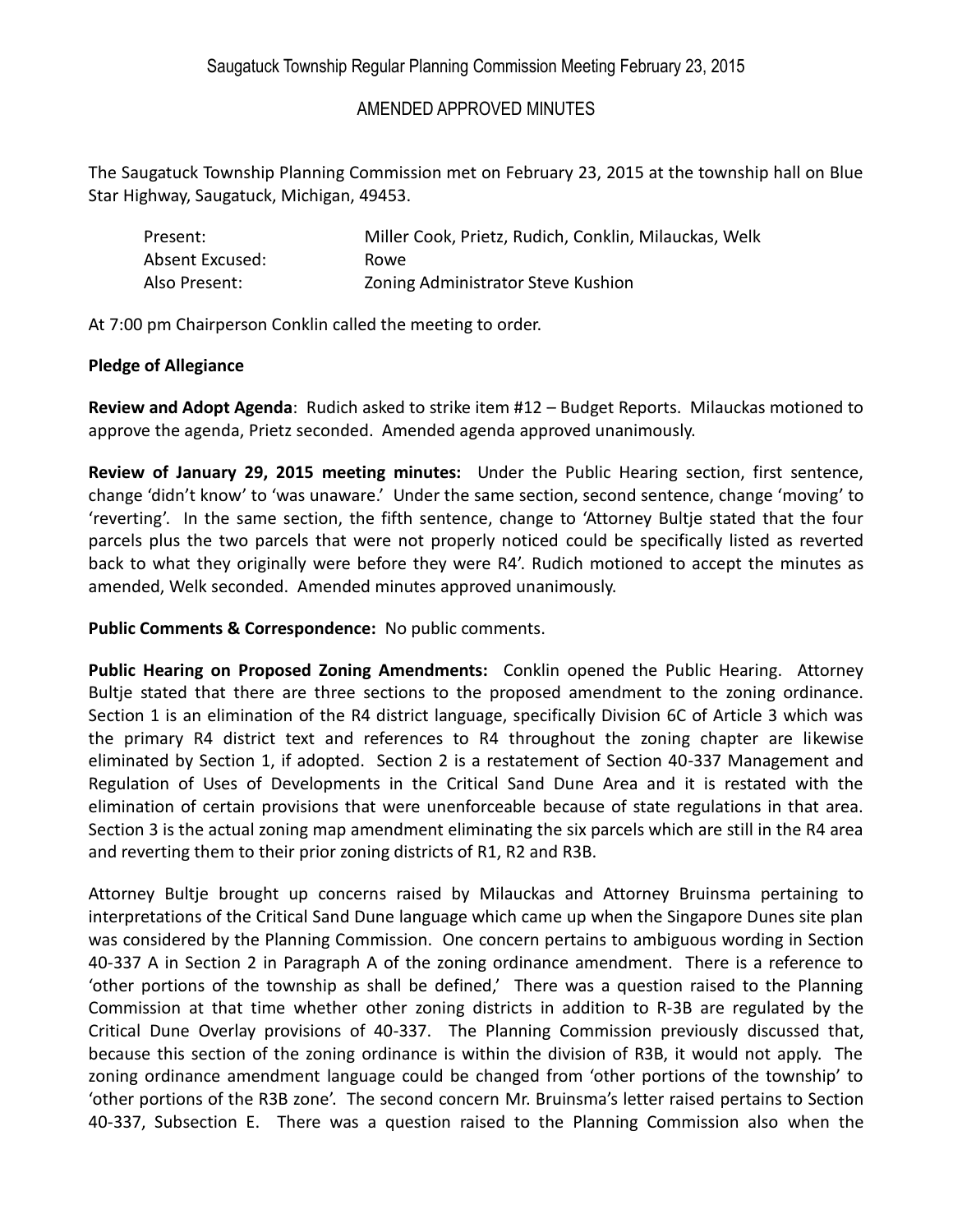Singapore Dunes site plan was being considered whether the open space requirements in Section 40- 332 applied to the critical sand dune area. The Planning Commission previously decided that it made no sense to apply an open space requirement when they were requiring 2 acres lots. The zoning ordinance amendment language could be changed to 'in lieu of any open space requirements in Section 40-332, the minimum areas for development are as follows.' These changes were suggested by Attorney Bruinsma.

Milauckas discussed the history of the Critical Sand Dunes zoning ordinance. The Planning Commission realized that the township zoning ordinances had unenforceable provisions in it that regulated the critical sand dunes, even though the state has control over critical sand dune legislation. These zoning ordinance amendments have been proposed so that the zoning ordinances can be cleaned up and so that any unenforceable parts of the zoning ordinance can be removed.

Public comments from Jon Helmrich, 3522 64<sup>th</sup> St and Marcia Perry, 6248 Blue Star Highway. Helmrich reminded the Planning Commission that the R4 district came about because of a desire to recognize the importance of the river mouth, the dunes and the coastal properties in the township. Perry urged the Planning Commission to carefully consider how best the land should be used in the context of the entire community, rather than looking at little zoning changes here and there.

Discussion regarding how the Singapore Dunes consent judgment governs the use of the Singapore Dunes property. Attorney Bultje stated that the consent judgment says that the Singapore Dunes property will be developed in accordance with its previous zoning of R3B. Milauckas asked that, if in the future, the Planning Commission wants to refine the R1, R2 and R3B zoning districts, would any of those possible zoning ordinance amendments apply to the Singapore Dunes property. At first, Attorney Bultje stated that they would not apply to the Singapore Dunes property. However, after additional discussion with the planning commission, he clarified that such future amendments would apply to Singapore Dunes unless they negatively affect any of the specific development rights included in the Consent Judgment or Settlement Agreement.

Rudich motioned to close the Public Hearing, Welk seconded. Approved unanimously.

Milauckas motioned that we recommend to the Township board the approval of Section 1 and Section 3 of the zoning text and map amendment ordinance with a draft date of 1-30-15 as noted in Item 7 of the agenda with regard to the six parcels. This would change the zoning from R4 to the respective zoning districts as described in the Public Notice and thereby removing in its entirety, all R4 references in our zoning ordinances. He also motioned to revise the zoning map of the township to be consistent with those changes. Rudich seconded. Approved unanimously.

Discussion regarding the Critical Sand Dune Area zoning amendment. Milauckas stated that Attorney Bultje had prepared a draft regarding Section 40-337. Attorney Bruinsma also prepared a draft incorporating the two changes that he makes reference to in his cover memo to Attorney Bultje. Attorney Bultje stated that, in his opinion, neither of the changes alter what he understands the provisions to be in Section 40-337. Discussion regarding the areas of the critical sand dunes that are not in the R3B district.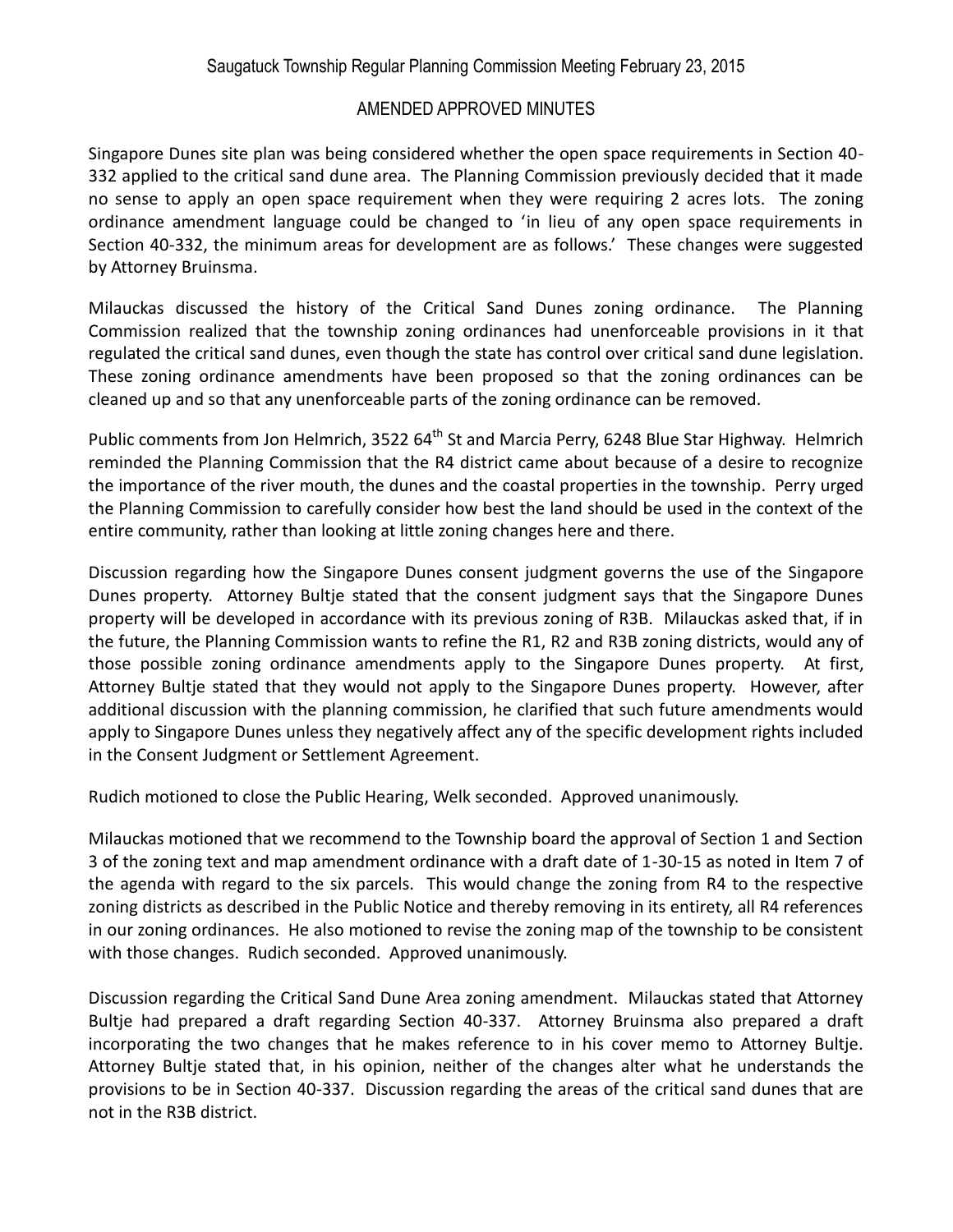Rudich motioned to restate Section 40-337 as provided by Attorney Bultje on a revision date of 1-30- 15 and including two amendments from Attorney Bruinsma, as discussed earlier in the Public Hearing, on a revision date of 2-23-15. Welk seconded. Approved unanimously.

The Planning Commission asked to have communication from Singapore Dunes acknowledging now that they understand the Planning Commission's intent and have read the full zoning ordinance amendments, to state that they do not object to these zoning ordinance amendments, especially regarding the Critical Sand Dune Area zoning ordinance amendments.

Five minute recess – back in session at 8:49 pm.

**Temporary Sign Ordinance Language Update:** ZA Kushion stated that he had a phone conference with two of the Blue Star Highway business owners. The business owners would like to see some type of temporary signage and they are leaning towards the certain number of days a year, certain dollar amount per temporary sign permit option. They would rather have this option than the sandwich board option. They would like the size of the temporary sign to be smaller than the permanent sign size but bigger than a sandwich board sign. They also inquired on the rules for 'Open' signs and would different signage be allowed for the first thirty days that the business is open. ZA Kushion is going to try to get opinions from more of the Blue Star Highway business owners. He will try to have something to bring to the Planning Commission at the March meeting.

**Discussion of Residential Dwelling Units:** ZA Kushion stated that multiple business owners have told him that they feel having residential dwelling units is a very creative way to utilize the mixed use district. He thinks it would be very attractive to business thinking about locating to Blue Star Highway to have a business on the bottom and a residence on the top. He also stated that lately he has had a lot of inquires from people looking to relocate from Saugatuck to the township on Blue Star Highway. The permit process could be either an SAU or a site plan review.

**Review of Tri-community Master Plan:** Conklin asked the board to put time into looking over the Tricommunity Master Plan so that it can be discussed at the next meeting. Miller Cook asked the board to look over her memo before the next meeting to see if some kind of language could be added to the plan in regards to protection of groundwater resources from excessive withdrawal.

**Township Board Updates:** No updates from the Township Board.

**Review Budget Reports and Information:** Stricken from the agenda.

Miller Cook motioned to adjourn the meeting, Rudich seconded. Unanimously approved.

**Next Planning Commission Meeting:** The next Planning Commission meeting will be on March 23, 2015.

Meeting adjourned at 9:16 pm.